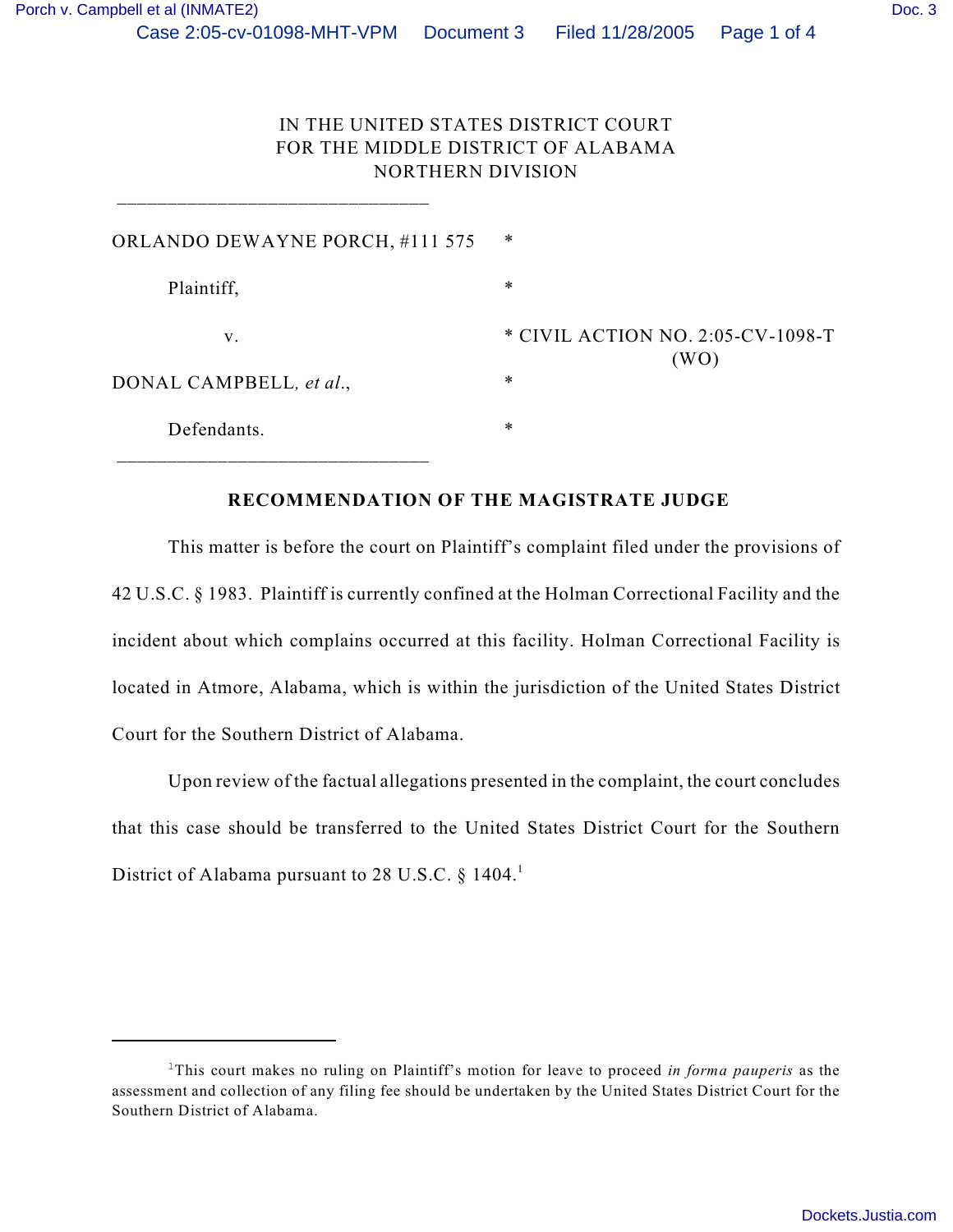## **DISCUSSION**

 A civil action filed under authority of 42 U.S.C. § 1983 "may be brought . . . in (1) a judicial district where any defendant resides, if all defendants reside in the same State, (2) a judicial district in which a substantial part of the events or omissions giving rise to the claim occurred . . . or (3) a judicial district in which any defendant may be found, if there is no district in which the action may otherwise be brought." 28 U.S.C. § 1391(b). The law further provides that "[f]or the convenience of parties and witnesses, [and] in the interest of justice, a district court may transfer any civil action to any other district . . . where it might have been brought."  $28$  U.S.C. § 1404(a).

It is clear from the allegations in the complaint that all the actions about which Plaintiff complains occurred within the jurisdiction of the United States District Court for the Southern District of Alabama. Although Defendant Campbell resides in the Middle District of Alabama, he is subject to service of process throughout the state and commonly defend s suits in all federal courts of this state. Moreover, it appears from Plaintiff's recitation of the facts that a majority of witnesses and evidence associated with this case are located in the Southern District of Alabama. Thus, the court concludes that from the face of the complaint, the proper venue for this cause of action is the United States District Court for the Souther District of Alabama.<sup>2</sup> In light of the foregoing, the court concludes that in the

<sup>&</sup>lt;sup>2</sup>In so ruling, this court does not preliminarily scrutinize the merits of Plaintiff's complaint against the named parties.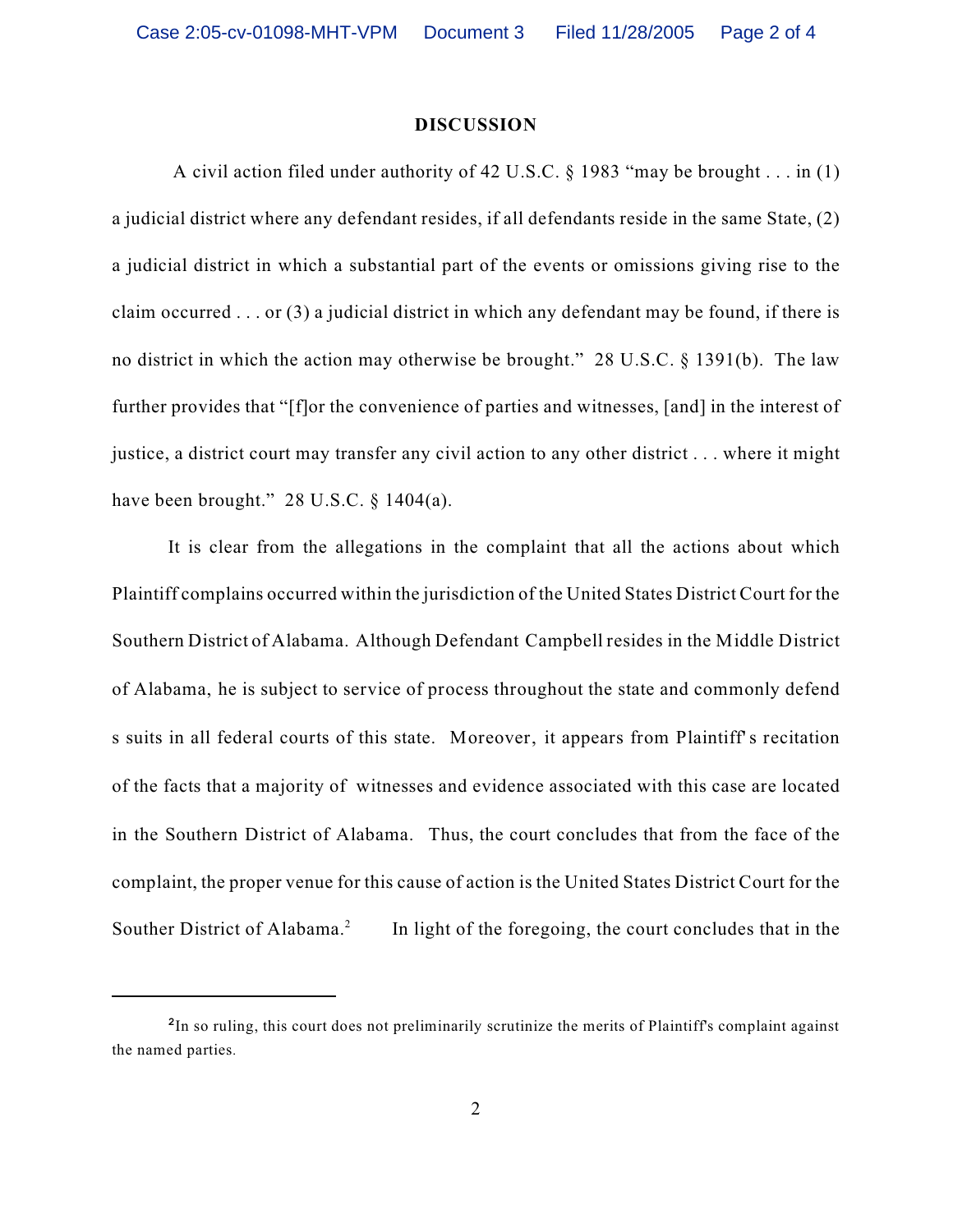interest of justice and for the convenience of the parties this case should be transferred to the United States District Court for the Southern District of Alabama for review and determination.

## **CONCLUSION**

Accordingly, it is the RECOMMENDATION of the Magistrate Judge that this case be TRANSFERRED to the United States District Court for the Southern District of Alabama pursuant to the provisions of 28 U.S.C. § 1404.

It is further

ORDERED that the parties are DIRECTED to file any objections to the said Recommendation on or before **December 12, 2005**. Any objections filed must specifically identify the findings in the Magistrate Judge's Recommendation objected to. Frivolous, conclusive or general objections will not be considered by the District Court. The parties are advised that this Recommendation is not a final order of the court and, therefore, it is not appealable.

Failure to file written objections to the proposed findings and recommendations in the Magistrate Judge's report shall bar the party from a *de novo* determination by the District Court of issues covered in the report and shall bar the party from attacking on appeal factual findings in the report accepted or adopted by the District Court except upon grounds of plain error or manifest injustice. *Nettles v. Wainwright*, 677 F.2d 404 (5<sup>th</sup> Cir. 1982). *See Stein v. Reynolds Securities, Inc., 667 F.2d 33 (11<sup>th</sup> Cir. 1982). See also Bonner v. City of*